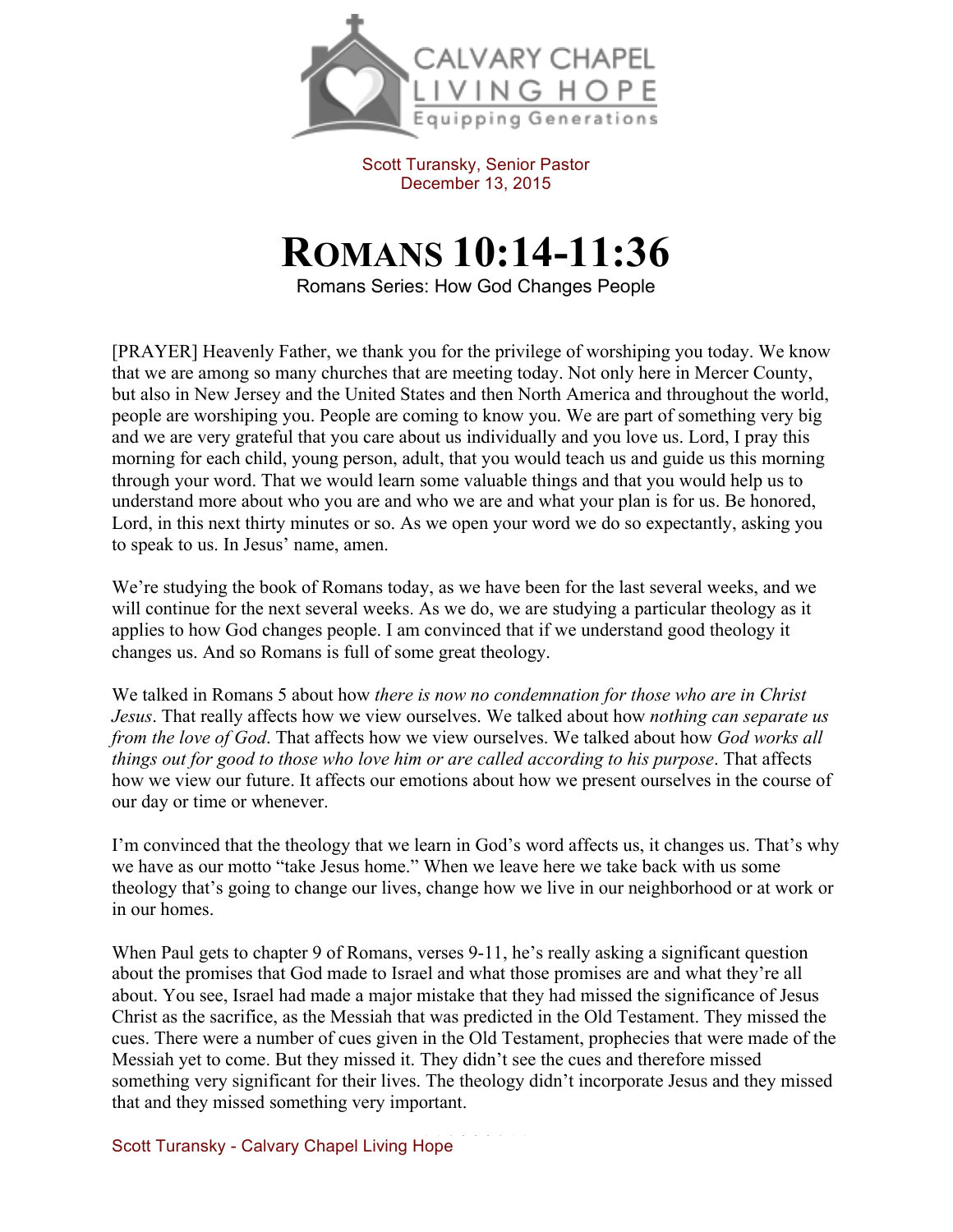People all around us miss that same theology. There are cues about who God is and what He's doing, but people miss that. If they would get it, and many do, when they get it, amazing changes take place in a person's life.

The most important change thing that can happen in our lives is that we accept Jesus Christ as part of our theology and personally apply that into our own lives and accept Him into our own hearts.

Now Paul knows that this is the most important decision that anybody could ever make and he has dedicated his life to this decision in sharing the gospel with others. That's why we come to this challenge in verses 14-15 of Romans 10. So turn there to Romans 10:14-15.

Verse 14: *How, then, can they call on the one they have not believed in? And how can they believe in the one of whom they have not heard? And how can they hear without someone preaching to them? And how can anyone preach unless they are sent? As it is written: "How beautiful are the feet of those who bring good news!"*

We're going to talk about this idea of *bringing good news* and the last part is *how beautiful are the feet*. So we could talk about how beautiful everybody's feet are who share good news, but I want to focus on what he's saying here. He's talking about taking this message. See, the key is somebody has to believe. If they're going to believe, they have to hear. And in order to hear, they have to be preached to. If they don't want to be preached to, they have to be sent.

So this becomes, really, a motto for all of us, certainly as pastors who are sent, as missionaries as we go to Brazil or we go out teaching somewhere. Our desire is when we go out and do this, we are presenting theology to people so that people can incorporate theology into their practical lives and it will change who they are. That is the objective.

I speak most every week around the country. I'm off right now. After we get back from Brazil I have a couple weeks home and then I start. Every week I'll be traveling again some place in the United States and talking about theology. I talk about a theology of parenting.

So when I go into a church and I share information with parents about how to work with their children, considering the fact that God has given them a heart, their repentance is about a change of heart, that God gives us guidance and understanding about how He made up a person that affects how we work with children. There are a lot of people who came to a parenting seminar that said, "I just thought I was going to learn how to discipline my kids differently or learn a consequence or a new technique." But they learned theology.

See, I go out there and I share theology with people and it impacts them and they go away saying, "Wow. This is so significant. It's going to change my view of family. It's going to change the way I work with my children.

And I think the same thing that Paul is saying here is when people understand this theology about Jesus Christ it changes them. They need this message. It's the great challenge that we all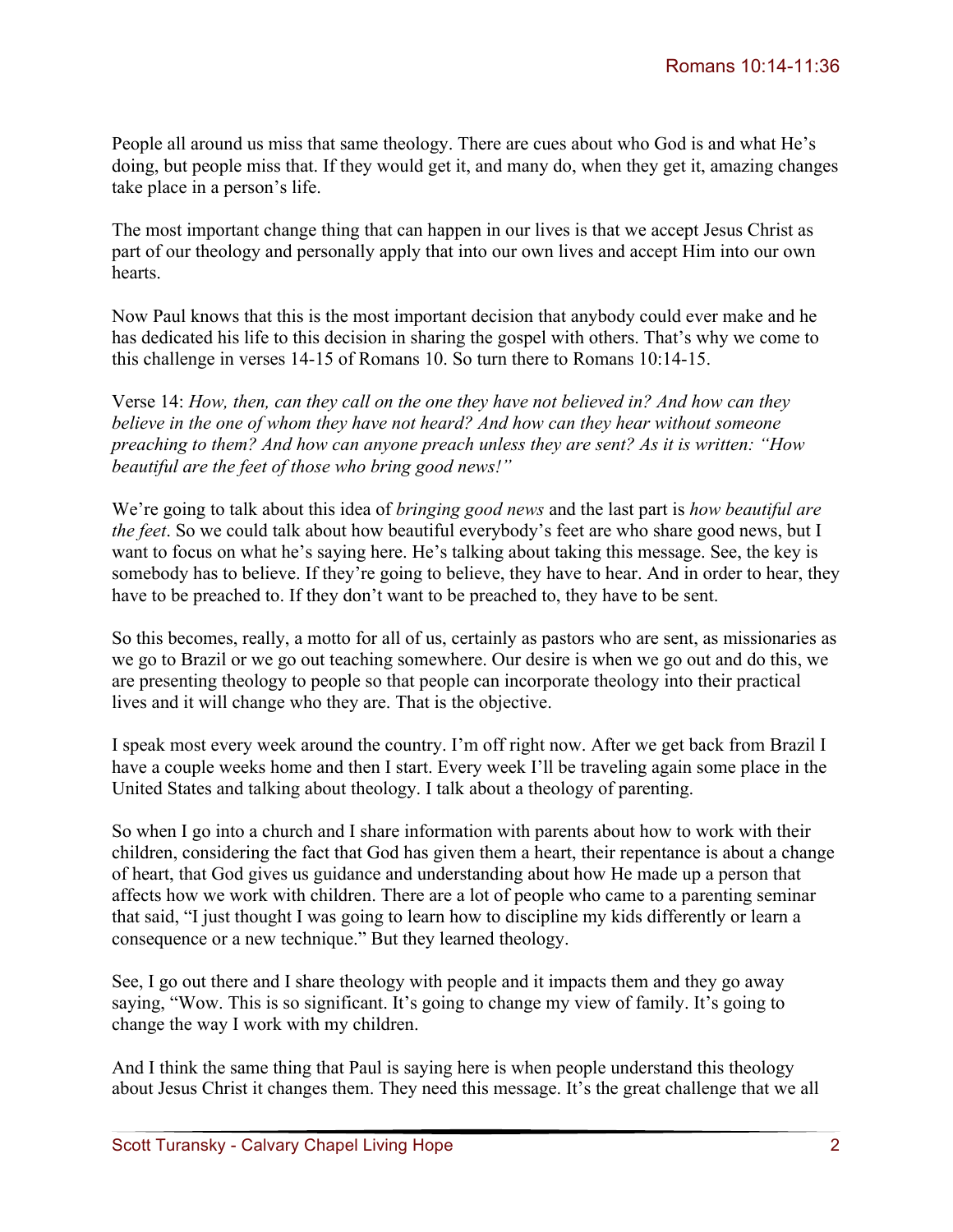have. Not just pastors and missionaries, but every one of us can have beautiful feet as we go out and share the message of the gospel.

Now many people in their lives today who are not believers yet realize that something is missing. They just don't know what it is. There are many people out there today who know they need to be connected to God, they just don't know how. And so when we come along and we show them how, that is very important. When we explain to them how important it is that this good news that we're talking about is very significant, they're going to need that.

Now this word *good news* in the Greek is the word *euaggelion*. The word *euaggelion* is the word that's translated 'good news' or it means the gospel or we get our English word 'evangelism' from this. The idea is we are on a mission to share good news with other people so that they can get the message and they can understand it.

Evangelism is the purpose, one of the purposes of God's church. I don't just mean the church as a structure; I mean the church as people. That's part of our job. We're out there telling people the good news, something that they need to know. Because God has done this. It is God's purpose that every believer help get others into heaven. That's God's purpose.

You and I have a message. We have a significant message. If you're a child today, you have a message today. A message that Jesus Christ rescues us from sin and allows us to have a personal relationship with Him. If you're a young person today, you're praying and you're talking to the Lord. You have a relationship that you can share with someone else. God has allowed us to be part of that process. It means we share this good news about Jesus all around the world.

Why is it so important for us to do this? One, because apart from Jesus Christ there is no hope. Oh yes, there's little hope. There's hope that we'll have a present at Christmas, a hope that we'll have a job next year, a hope that you might find the mate that you're looking for. Those are small hopes compared to the huge hope that changes our lives, the hope of Jesus Christ. If we have that hope, it modifies how we think and how we respond to life situations. Because theology changes people.

But that's not the only reason we share the gospel. We share the gospel, not only because it's the hope for every person, but because the primary way that God has chosen to get His message out through all of the world is that you and I as individuals are here to share the message. Otherwise, maybe God when we get saved would just take us up to heaven. But he's not. He's left us here for a purpose. And that purpose is to spread the word, to share the message with others, that other people can know Jesus Christ the way we know Him.

Now I believe that God not only wants us to be able to share what's happened in our own hearts, that I've accepted Jesus Christ as my Lord and Savior, but He wants us to be able to share with people that Jesus is the only way. He's the only way, He's the only one who saves. We're sharing with people it's logical to go and follow Jesus. Now there's a part of this where the logic ends and we still have faith to take that leap and trust Him, but it's logical to pursue Him. It's logical to search the scriptures. When we do we understand more about who Jesus is, it's important for us to learn theology.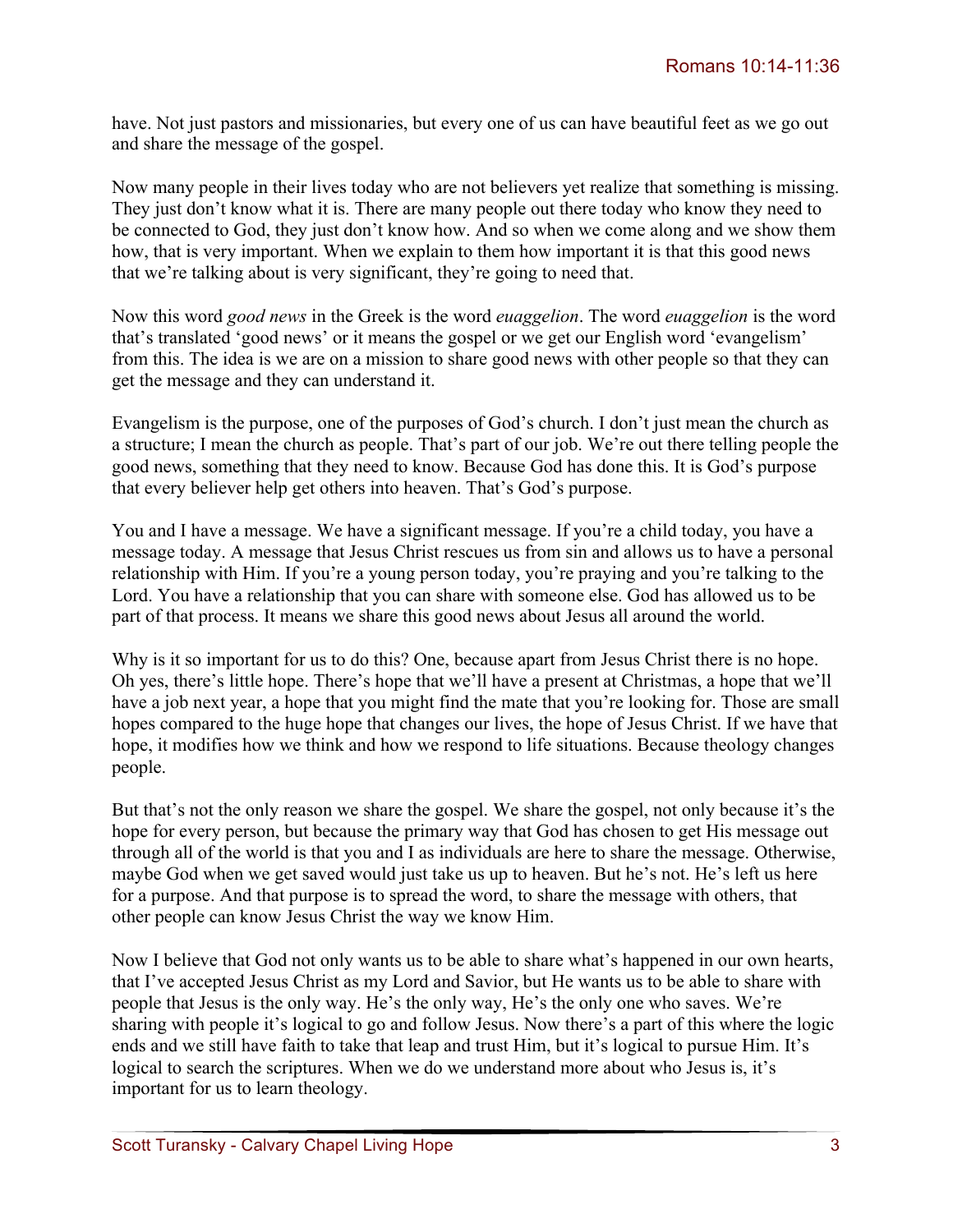That's why the emphasis here in this passage is how are they going to hear unless someone goes and tells them? So this idea of having *good news and beautiful feet* is a very important idea for all of us.

Witnessing is not just living the good Christian life. People need to see kindness and gentleness, but witnessing isn't just opening the door for someone else so they can go first. Witnessing is sharing the message, a message that Jesus Christ died on the cross. Witnessing is not just telling people about your church. Although I think opening the door for someone or telling people about your church can be good introductions to sharing the gospel. The primary thing we're trying to do is communicate to people that when they call on the name of Jesus Christ they will be saved. All who call on the name of Jesus Christ will be saved. That's the last verse that we looked at last week.

Here's a quote from Paul Little's *How to Give Away Your Faith*. "Witnessing is that deep-seated conviction that the greatest favor I can do for others is to introduce them to Jesus Christ." We do people a favor by sharing Jesus Christ with them.

That's the whole emphasis here that's being shared in this passage. People are fearful today. They're concerned. They've got problems. Some people have tried to change. They need God in their lives in order to make some significant changes.

People all around us with desperate needs in their lives, they need good news. They need the message. Some people are going through tough times and what they don't need just to hear is "suck it up," "get it together," "hang in there," or "come to our church; we have great music." They need to hear Jesus loves and cares for them.

Did you know that many people make choices to come to Jesus Christ at turning points in their lives. When a marriage is in trouble or when people just got married. Or when a baby's on the way. Or when someone gets to a place in their life when they realize this habit is taking control of them and they've got to do something about it. Or their job situation is a challenge. All of those transition times are great times for people to reevaluate their lives. Many times people are open then to understand and receive the gospel of Jesus Christ. So we want to be people who are ready with the good news, with beautiful feet ready to share it with them so that they can get it and understand.

On verse 16, let's go on because now he's going to take us back to the challenge of the Israelite people. *But not all the Israelites accepted the good news. For Isaiah says, "Lord, who has believed our message?" Consequently, faith comes from hearing the message, and the message is heard through the word about Christ.*

So salvation is going to come the same way to those people who are Jewish, to those people who are Chinese, to those people in Brazil, to those people in Kenya or Peru. Wherever they are, the message is going to come the same way. It comes by hearing the message and through faith in Jesus Christ.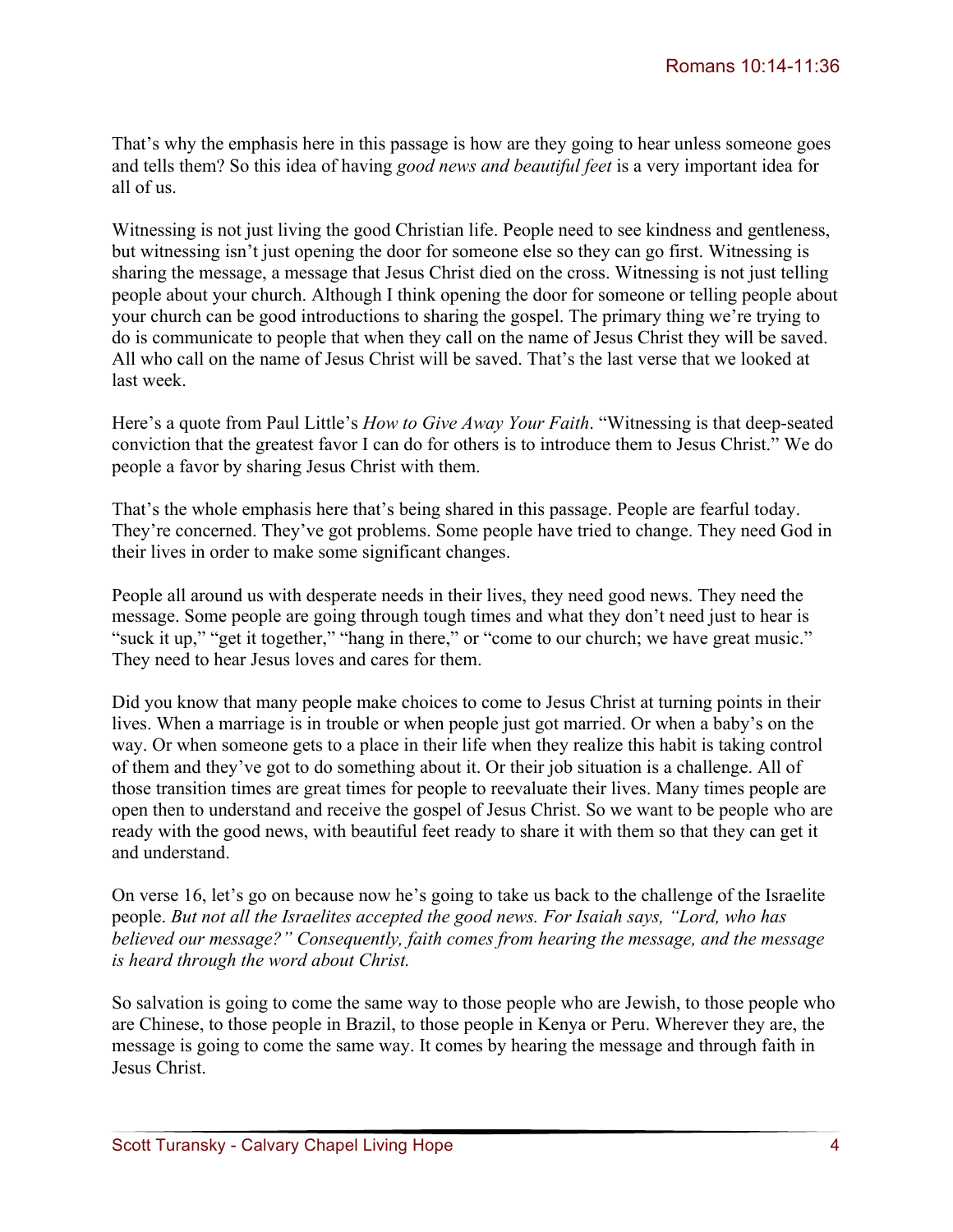Verse 18: *But I ask: Did they not hear?* (talking about the Jewish people) *Of course they did: "Their voice has gone out into all the earth, their words to the ends of the world."* That's a quote from the Old Testament.

Verse 19: *Again I ask: Did Israel not understand? First, Moses says, "I will make you envious."* Now I'm going to come back to that word *envious* because it's used three times in our passage. So I want to elaborate on it in a moment. But envious – you know what it means to envy after something. It means you want something that somebody else has.

*"I will make you envious by those who are not a nation."* Those are referring to the believers, those who have accepted Jesus Christ. They are not a nation. They accepted Christ in their life and God has now embraced them into His family line. And so he's saying the Israelites will be envious of them. That's the idea.

*"I will make you envious by those who are not a nation; I will make you angry by a nation that has no understanding."* That is us. We don't have this understanding of the Jewish traditions and the religious rites that they had and the law and all that. We don't have all of that understanding, but God has invited us to live in His life tree.

Verse 20: *And Isaiah boldly says, "I was found by those who did not seek me* (so we're not Israelites, but we were found by Him)*; I revealed myself to those who did not ask for me."* So God revealed Himself to us. *But concerning Israel he says, "All day long I have held out my hands to a disobedient and obstinate people."*

So there is this choice that we make to respond to God, whether you're Jewish or Gentile. To respond to God's call or to be obstinate and disobedient. We know people are obstinate and disobedient. So what Paul is saying is I wish that they would be envious.

Envious. That's when you see something in someone else that you want. We usually use the word envy in a negative sense, as coveting something or wanting something that we shouldn't have or that someone else has that isn't ours. But we want to be the kind of people that someone says, "I want what he has." We want to be the kind of church that they have something that I want. So when someone comes into our fellowship they see something that is attractive and they say, "I want what they have there," whether that be our worship or it be our fellowship or our teaching.

I spend a significant amount of time each week choosing and preparing the worship songs that we're going to sing. Now someday in God's timing He will likely provide for us a live worship team that will lead us in worship. But until then, we have video worship that we're enjoying.

We are really enjoying it and a number of people have said how much they appreciate the worship here at Calvary Chapel Living Hope. Our worship leaders are Chris Tomlin and MercyMe and all these different music groups, some of them recommended by some of you folks that we turn into worship songs that we really enjoy. So the quality of the worship leading by these musicians is really special and we just lift up our voices in the midst of that. It's a special thing that people enjoy when they come to Calvary Chapel Living Hope is the worship.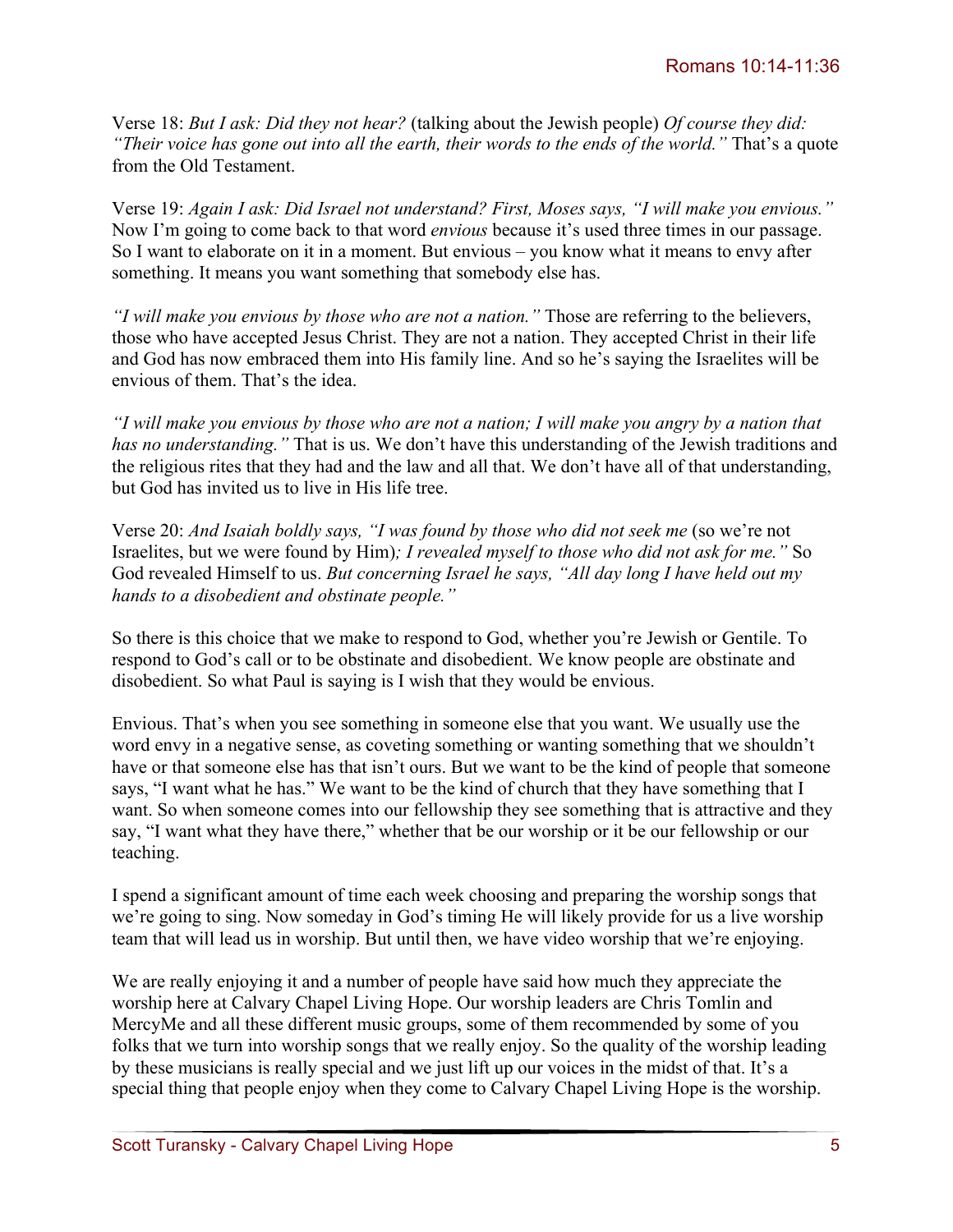I don't believe that the worship songs that we sing are warm-up for the teaching, which is the main act, or something. I believe that the worship is a primary experience that we have as we come together. That it's in that worship experience that we have that God might speak to a person louder than He might in a sermon.

In fact I also believe that the fellowship time that we have is very significant because the most important words that are said today might come out of your mouth as you talk to someone before or after the worship service. That there's something powerful going on. When we get together and we be the church that God wants us to be, it's fun, it's exciting, it's enjoyable. But it's amazing to see what God does. Envious.

Let's go into chapter 11. Verse 1 says, *I ask then: Did God reject his people? By no means!*  That's very strong language he says. *By no means!* Then let's ask this question. How did God demonstrate that He related to Israel? Let's continue on in verse 1. He answers this by saying, "Look at me. I'm an Israelite, but I made a personal decision for Jesus Christ." *I am an Israelite myself, a descendant of Abraham, from the tribe of Benjamin.* So first he's saying, "Look, God is calling the Jews one by one. He's not forgotten about His people. He's calling them to accept Him as their Lord and Savior." So that's his first example.

## Verse 2 he says, *God did not reject his people, whom he foreknew. Don't you know what Scripture says in the passage about Elijah.*

Oh we've got to stop there because I don't know if you know the story about Elijah. So before I read it… Paul, of course, is a Pharisee, he's a man who understood the law. He understood the Bible. He was a student of God's word. So he could just pull a story out of the Old Testament and he could share with people. But you may not know that story, so I'm going to jump into the middle of the Elijah story, tell it to you, and then go back to the passage.

Elijah at one point in his life was very discouraged. He says to the Lord, "God, I am the only one left in Israel and they're trying to kill me." So God, in His loving care, has Elijah cared for by the brook and provides him with food and drink for a while.

And then He wants him to see Him. So He has Elijah come up before the cave and God has this dramatic thing happen, the storm. The Bible says God was not in the storm. And then He has this lightning come down, and God was not in the lightning. But then finally there was a whisper and he says God was in the whisper.

Now this comes after this story about Elijah going up on the mountain and the 850 Baal prophets there. Fire came down from heaven and consumed Elijah's sacrifice as he prayed, but the Baal prophets were not successful when they prayed to their god. Nothing came out of heaven. So that was a battle on the Mount Carmel there and Elijah and his God won, proving that Jehovah was the God.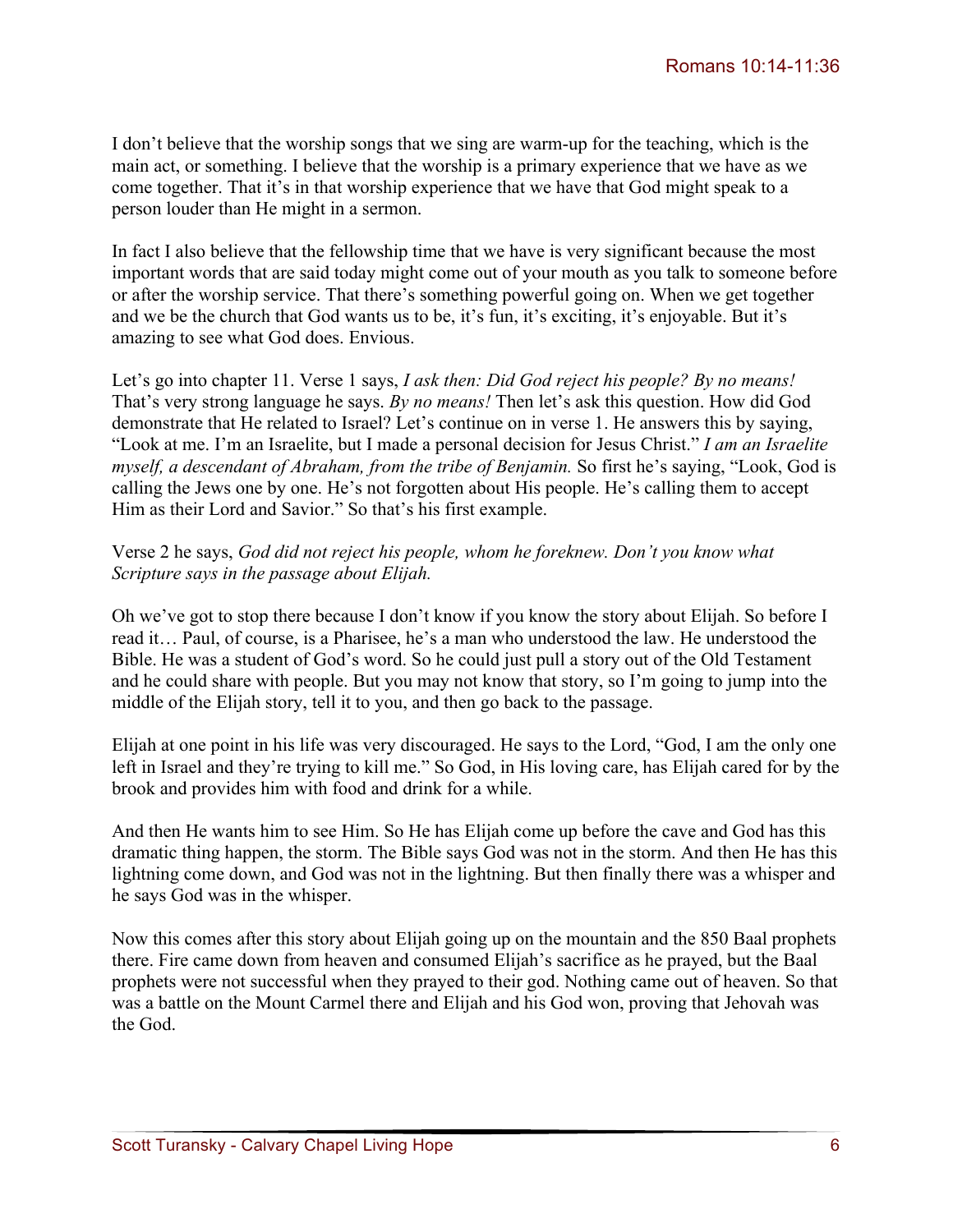All the people, the Israelites around killed all those 850 prophets of Baal and Elijah ran all the way to Jezebel to tell her. Thirty miles across the Jezreel Valley to tell Jezebel that the Baal prophets are dead. And Jezebel says, "I'm going to kill you."

So Elijah gets discouraged. He runs away by this brook. God wants to communicates something very important to him. He says, "Lightning came down, the storm is there, the whirlwind was there, but I wasn't in that. I was just in the still small whisper. I'm not always in the dramatic stuff. It's not always the big stuff that you find me in. It's just in this still small whisper. And by the way, Elijah, I want you to know this. There are 7,000 prophets that have not bowed the knee to Baal in Israel."

In other words what he's saying to Elijah here is, "Elijah, I want you to know that there are things going on behind the scenes that you're not aware of, that you do not understand. These things that are going on behind the scenes are people who are turning to me, who are committed to me"

Now if you take that story and that application that God is giving to Elijah and we take it back in our passage now, in verse 2 it says, *Don't you know what Scripture says in the passage about Elijah—how he appealed to God against Israel: "Lord, they have killed your prophets and torn down your altars; I am the only one left, and they are trying to kill me."* 

We used to live in a world where Christianity was not only accepted, it was admired. When stores would be closed on Sunday. When the Bible and other religious kind of elements would be displayed in government circles. But now we live in a postmodern era where Christians are looked at like the enemy. We start sometimes feeling like, "Boy, we're the only one. What's going to happen?" And we start putting ourselves somewhere behind there like Elijah, I think. "I'm the only one left and they're trying to kill me."

*And what was God's answer to him? "I have reserved for myself seven thousand who have not bowed the knee to Baal.*" What God is saying is there's so much going on behind the scenes, folks, you guys are concerned about Israel and whether they're going to get saved, but I want you to know many people are part of this remnant (the word remnant is going to be used in the next verse, so I'm bringing it in here now) that are trusting God as their Savior. They're coming to the Lord behind the scenes. And that is true today in our world. God is doing amazing things behind the scenes in our world.

I want you to bring up this live website. You can look this up and if you're listening to this on the tape, this is GreatCommission2020.com. This is a live website.

On this website you will see three different markers come up on the map. One of the markers are people who are making visits and sharing the gospel with people. In real time today so far, gospel visits 247,528. Those are the blue ones. The ones that are more of an orange-ish color are people who have indicated a decision to receive Jesus Christ today. Okay, this is a live interactive map of what's going on today. And those who've requested materials for further discipleship are in the green color.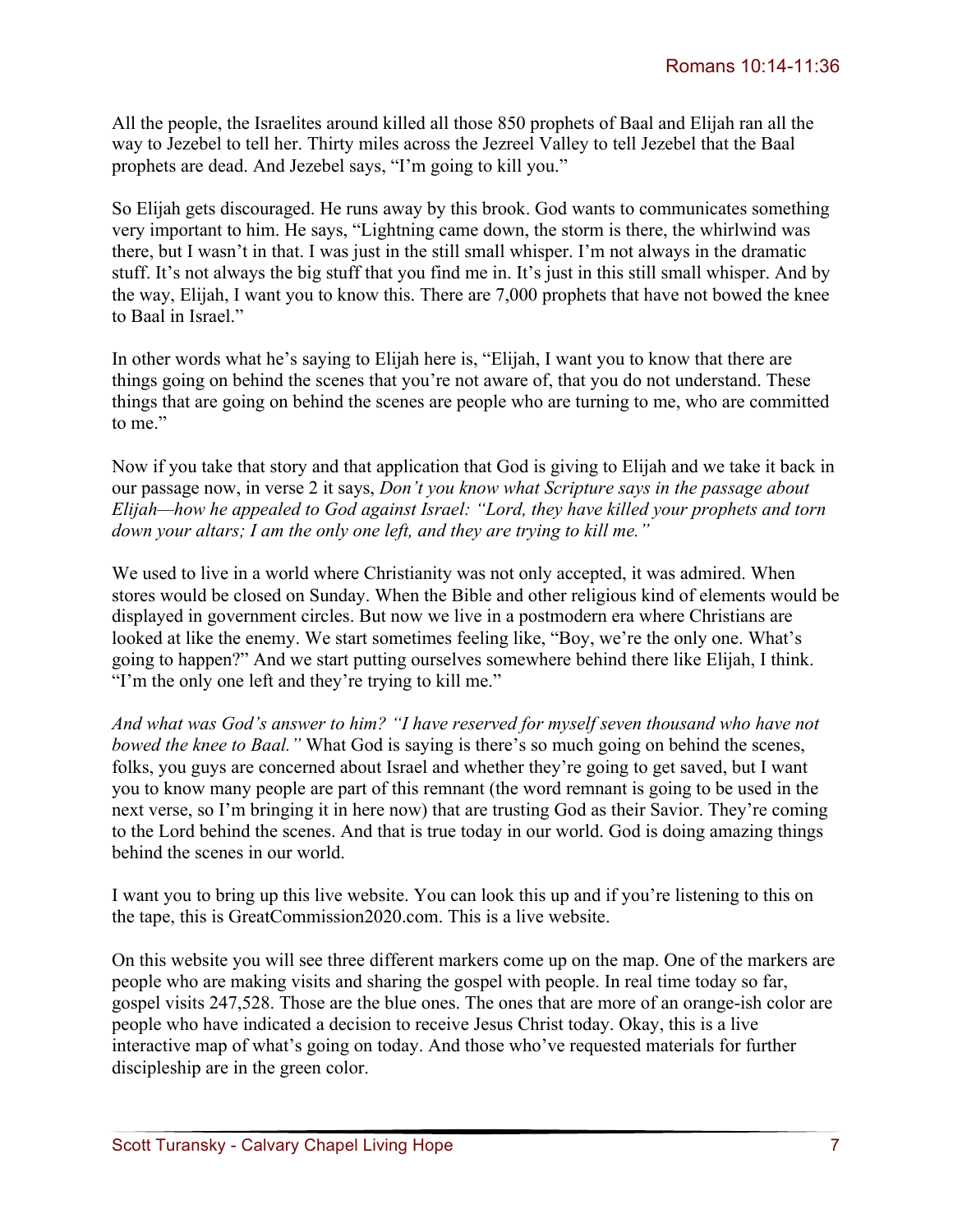Now as you watch what's going on, we are seeing a part of the world now that's awake. So that's why you're seeing a lot of activity taking place in Europe and Africa. But if you were to look at this map over a course of a day you would see things popping up all over the place as people today are making decisions for Jesus Christ.

We are a part of something that's amazing. We're a part of something that's very big. I'm going to leave this up here while I talk for a while. I know it's going to distract you, but maybe that's the message you need to hear as we continue to read the passage today and see all the activity that's happening for the cause of Christ at this very moment.

Verse 7 in Romans 11: *What then? What the people of Israel sought so earnestly they did not obtain. The elect among them did, but the others were hardened, as it is written: "God gave them a spirit of stupor, eyes that could not see and ears that could not hear, to this very day."*

*And David says: "May their table become a snare and a trap, a stumbling block and a retribution for them. May their eyes be darkened so they cannot see, and their backs be bent forever.*" So what he's making a case for here is that the ones whom God has chosen are making a response.

If you missed our message last week about understanding the elect in God's chosen, the fact that He's sovereign, and comparing that with man's responsibility and how we try to put those things together, but it confuses our comprehension at some point, then you want to get that message from last week if you missed it. You can get it on our app and you can listen to that sermon where we're talking about the sovereignty of God and the responsibility of man, and how they dovetail together in God's perspective.

Now Paul is drawing back again to that idea here to show that the people who are responding to God are the elect who are choosing to respond to Him.

Verse 11: *Again I ask: Did they stumble so as to fall beyond recovery? Not at all!* Again, strong language. He's going to talk about the need for anyone to come to Christ is humility. That's what we must do. We must come to Christ with humility in our lives.

Verse 11 continuing – *Rather, because of their transgression, salvation has come to the Gentiles to make Israel envious.*

There's our word *envious* again. They have something we want. The problem is the Jewish people are very proud because of what God has done in their lives so far. We're missing something around them. In order to see what God was doing, they needed humility and they needed to say, "I want what's over there. I want what God is doing in their lives." What will attract people to God? It's this envy of these other people that God has left here on earth to experience God and say, "I want something that they have."

Let's go on to verse 12. *But if their transgression means riches for the world, and their loss means riches for the Gentiles, how much greater riches will their full inclusion bring!*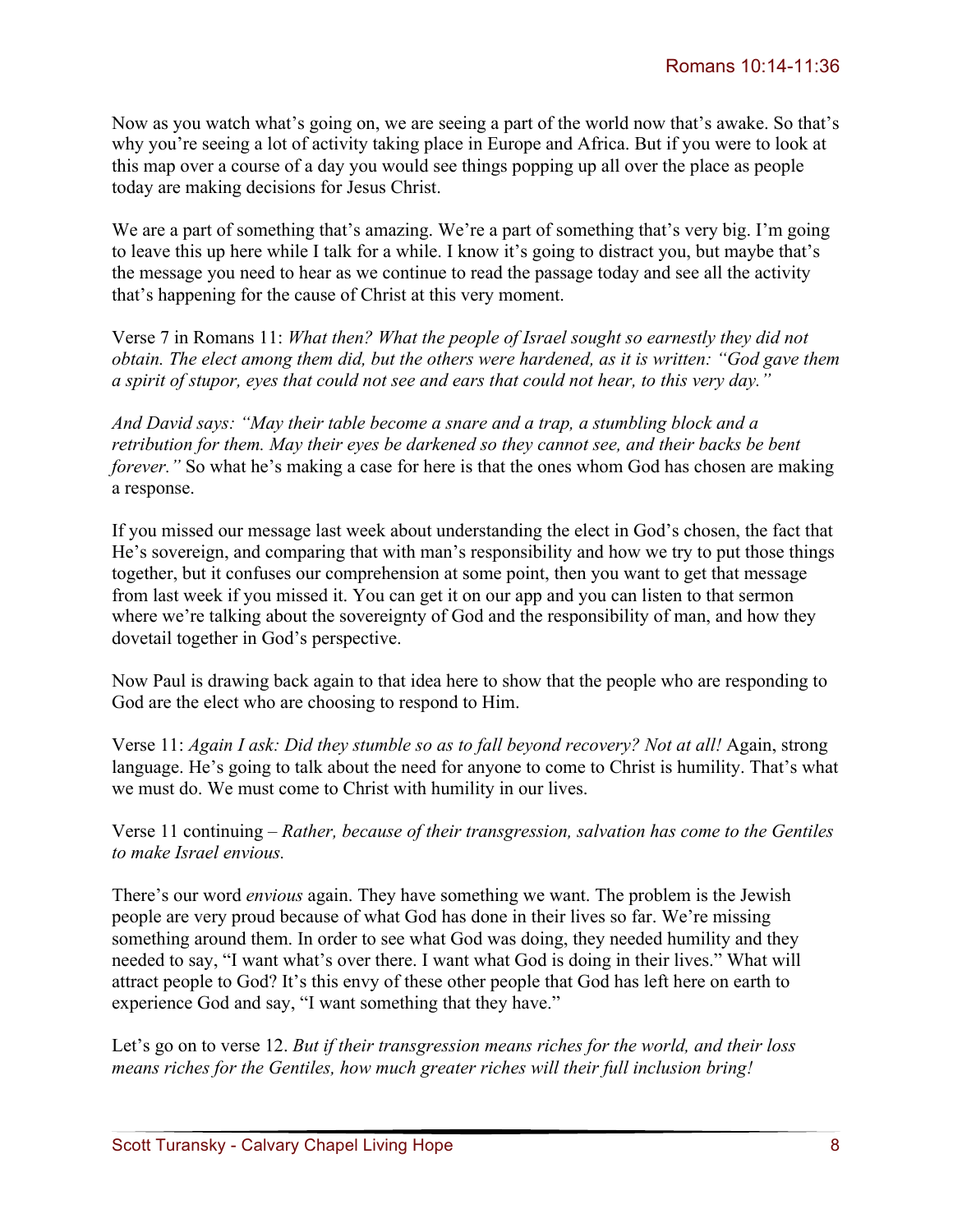*I am talking to you Gentiles. Inasmuch as I am the apostle to the Gentiles* (so Paul is this apostle to the Gentiles)*, I take pride in my ministry in the hope that I may somehow arouse my own people to envy and save some of them.* 

There's our third use of the word *envy*. He's saying I'm working with the Gentiles so the Jews will see they've got something and they'll make a change in their lives. *For if their rejection brought reconciliation to the world, what will their acceptance be but life from the dead?*

## Verse 16: *If the part of the dough offered as firstfruits is holy, then the whole batch is holy.*

Now I better step back and explain the Jewish tradition here. Which is the idea that if we dedicate a part of the bread, the dough to the Lord, then that makes the whole thing holy. If we dedicate a portion of the roots of the tree, that's going to make the whole tree dedicated to the Lord.

It's out of that idea that we get the tithe or the tenth that when a person brought a tithe to the Lord it was a statement whether it was their firstfruits offering or whatever, it was saying I want my everything I am, everything of who I am to be given to you.

So when we give, whether you give a tenth or a tithe or not, when you give to the Lord, you're saying, "Lord, I'm giving a portion. I know everything I have belongs to you, but I'm giving a portion to your work as a dedication or a statement of the fact that I want all of this to be dedicated to you." So that's the idea behind this and now he's going to apply this to the roots and the branches and the tree in continuing on.

In verse 16 it says, *If the part of the dough offered as firstfuits is holy, then the whole batch is holy; if the root is holy, so are the branches.*

Verse 17: *If some of the branches have been broken off* (that's the Israelites who didn't trust in Christ. The idea is they're broken off, they're not receiving, they're not in God's living tree)*, and you, though a wild olive shoot, have been grafted in among the others and now share in the nourishing sap from the olive root* (so we, those of us who have accepted Jesus Christ are grafted into God's living tree)*, do not consider yourself to be superior to those other branches.* We're no better than somebody else. We're all part of the same tree. *If you do, consider so great* (the next phrase says)*: You do not support the root* (remember)*, but the root supports you.* We get our energy, our sustenance from God Himself.

Verse 19: *You will say then, "Branches were broken off so that I could be grafted in." Granted. But they were broken off because of unbelief.* What's the key to being part of God's branches, His tree that's growing there? Unbelief is what got them out of there *and you stand by faith. Do not be arrogant, but tremble. For if God did not spare the natural branches, he will not spare you either.* It's just an amazing privilege we have to be grafted into this tree of life that God has provided.

Verse 22: *Consider therefore the kindness and sternness of God: sternness to those who fell, but kindness to you, provided that you continue in his kindness. Otherwise, you also will be cut off.*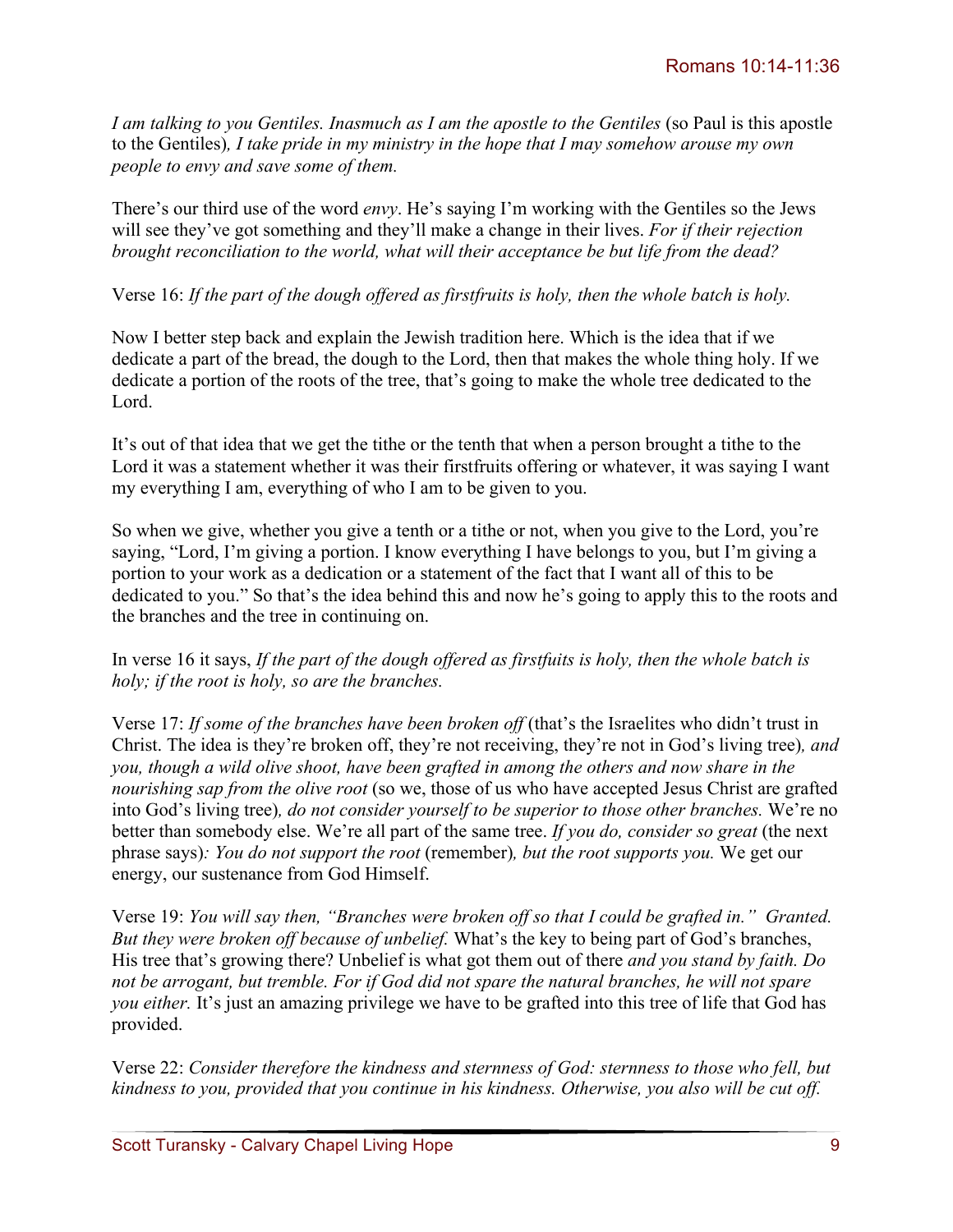*And if they do not persist in unbelief, they will be grafted in, for God is able to graft them in again. After all, if you were cut out of an olive tree that is wild by nature, and contrary to nature were grafted into a cultivated olive tree, how much more readily will these, the natural branches, be grafted into their own olive tree!*

In other words the key element here is faith. When we have faith in Jesus Christ we're grafted into this tree and enjoy that. It's never too late for us to trust in God, whether you're Jew or Gentile or any other nationality be grafted into this tree.

Verse 25: *I do not want you to be ignorant of this mystery, brothers and sisters, so that you may not be conceited: Israel has experienced a hardening in part until the full number of the Gentiles has come in, and in this way all Israel will be saved.* 

The idea of *all Israel*, remember we talked last week about the spirit of Israel. All Israel in this sense, all those who are part of the nation, are the people who get saved. They're part of God's family.

*As it is written: "The deliverer will come from Zion; he will turn godlessness away from Jacob. And this is my covenant with them when I take away their sins."*

See Israel thought they deserved mercy. They were entitled to this and they missed out on something very important. They needed that gratefulness that says I cannot get this by works alone. I need God in my life. I need to trust God. It's that faith component that's so important.

Verse 28: *As far as the gospel is concerned, they are enemies for your sake; but as far as election is concerned, they are loved on account of the patriarchs, for God's gifts and his call are irrevocable. Just as you who were at one time disobedient to God have now received mercy as a result of their disobedience, so they too have now become disobedient in order that they too may now receive mercy as a result of God's mercy to you. For God has bound everyone over to disobedience so that he may have mercy on them all.*

None of us deserves anything. Mercy is this sense that we deserve something else, but God is giving us this special thing to be grafted into this living tree that He has produced for us. It's just such an amazing thing to see how people respond to the gospel all over, that we're part of something very big.

God is doing something amazing that is often behind the scenes that we can't even see is just so amazing to Paul that at this point as he's writing this he stops his writing and he enters into several verses of doxology or praise to God. God, this is just so amazing.

Let me read these verses to you. He explodes with praise right here in the midst of this. I think that's what happens. That's why I chose a lot of songs today in our worship that are about praising God for who He is, what He's done.

Here's his praise. Paul says, starting in verse 33, *Oh, the depth of the riches of the wisdom and knowledge of God! How unsearchable his judgments, and his paths beyond tracing out! "Who*